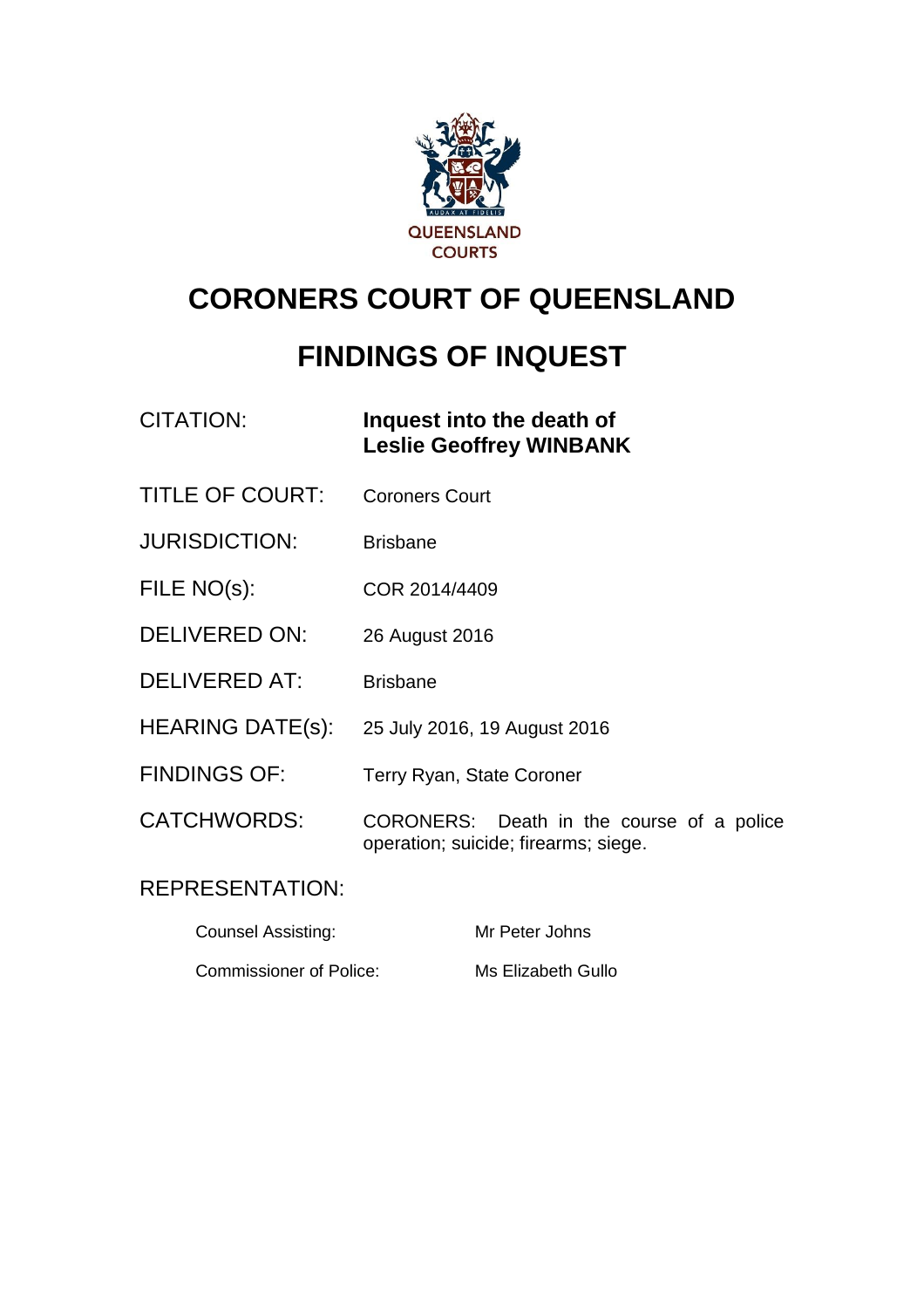# Contents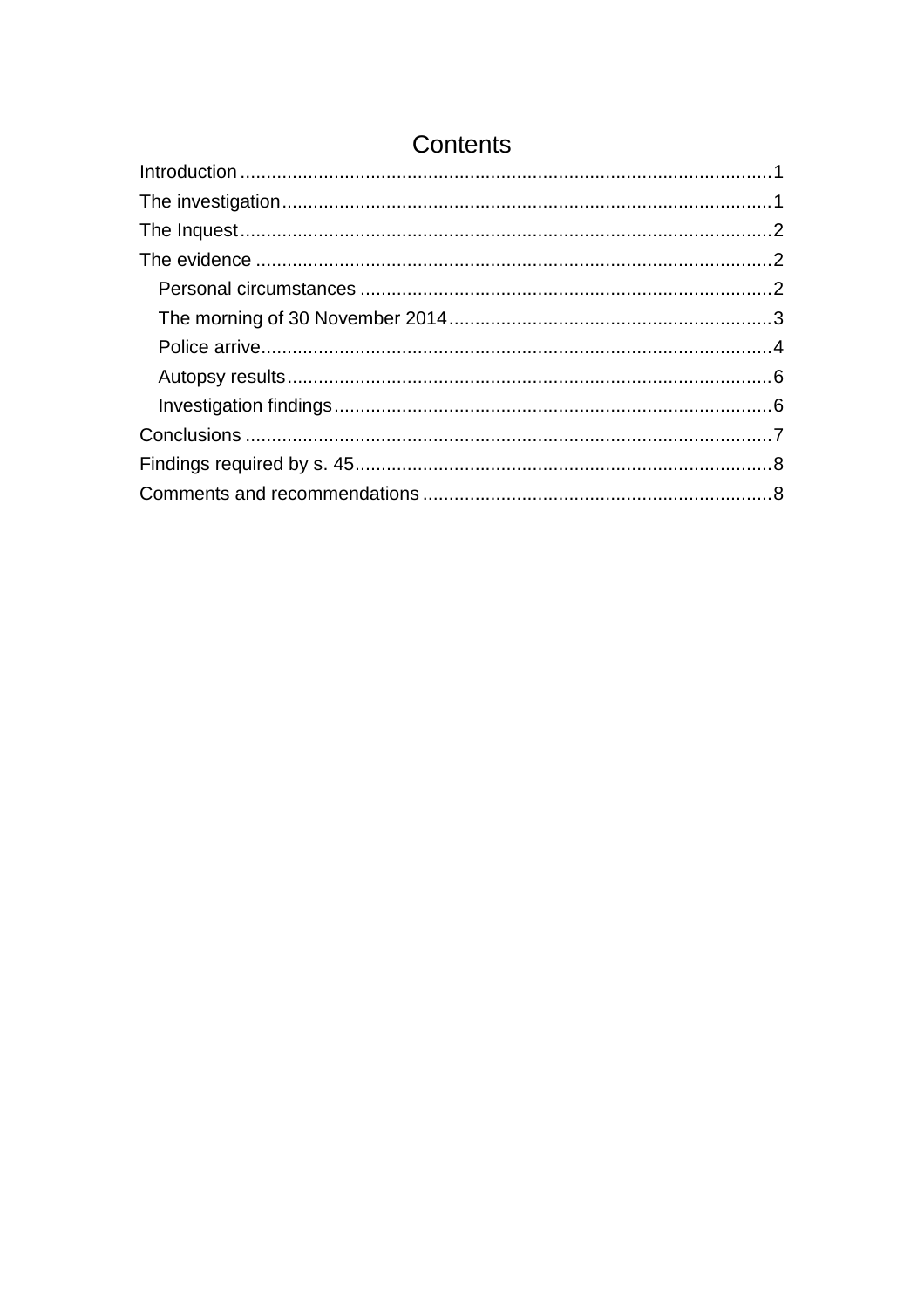# <span id="page-2-0"></span>**Introduction**

- 1. Leslie Winbank was 53 years of age when he died on 30 November 2014 at his home at Deception Bay. Mr Winbank was facing financial, relationship and health related stressors when, early on that day he produced a firearm in the presence of his wife. He briefly threatened her and then retreated to the lounge room of their home. After police arrived he allowed the other occupants of the house to leave safely.
- 2. Police negotiators spoke to Mr Winbank but the situation remained unresolved when they lost contact with him early in the afternoon. After there was no communication for some six hours, police approached the house and found Mr Winbank dead from a gunshot wound.
- 3. These findings:
	- confirm the identity of the deceased person, how he died, and the time, place and medical cause of his death; and
	- because Queensland Police Service (QPS) officers were present and interacted with Mr Winbank shortly before his death, consider the adequacy of the QPS investigation into the death.

### <span id="page-2-1"></span>**The investigation**

- 4. Detective Sergeant Jeffrey Gillam from the QPS Internal Investigations Group (IIG) investigated the circumstances leading to Mr Winbank's death.
- 5. Detective Gillam travelled to the scene of Mr Winbank's death with other IIG investigators. The house where Mr Winbank died had been secured as a crime scene as soon as he was found deceased. Forensic officers attended the scene and took a series of photographs, which were tendered at the inquest. An interactive crime scene was created by an officer from the QPS photographic section.
- 6. An officer from the QPS Scientific Ballistics Unit examined the scene. Another scientific officer conducted a gunshot residue test on Mr Winbank's body.
- 7. A firearm and several unfired cartridges were seized along with a single discharged cartridge found within the breach of the weapon.
- 8. A digital camera was found in the lounge room and footage was downloaded by a QPS scenes of crime officer. This footage was tendered at the inquest.
- 9. Recordings of the Triple 0 calls, QPS computer aided despatch logs and radio transmissions relating to the deceased were obtained and tendered at the inquest.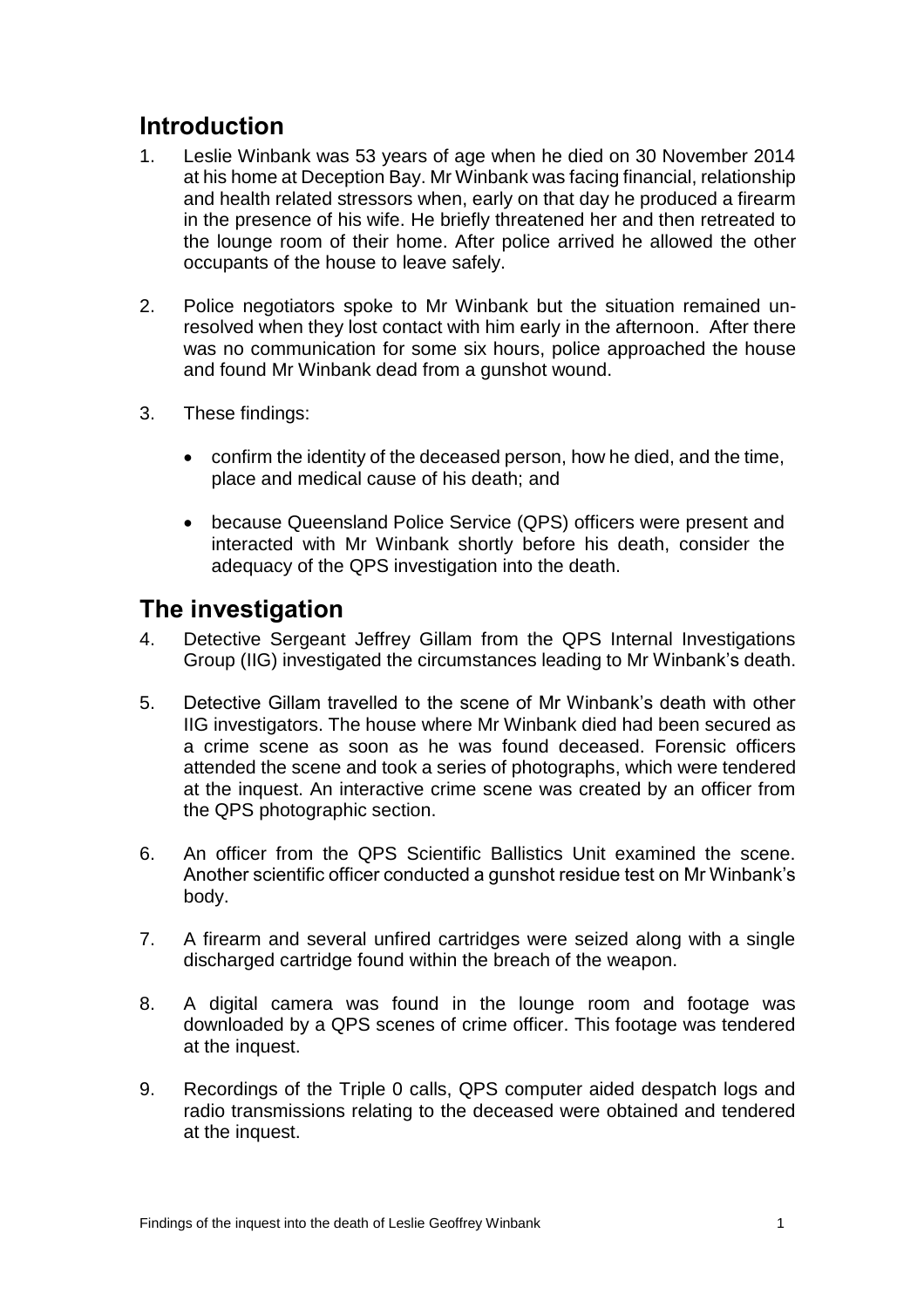- 10. The QPS Special Emergency Response Team (SERT) officers involved in securing the inner and outer cordons which had been formed around Mr Winbank's house were breath tested and interviewed. Investigators then conducted interviews with other key police personnel involved in the incident.
- 11. Family members were interviewed and relevant medical records obtained in order to understand what might have led Mr Winbank to take his own life.
- 12. I am satisfied that the QPS investigation was thoroughly and professionally conducted and that all relevant material was accessed.

# <span id="page-3-0"></span>**The Inquest**

- 13. Although Mr Winbank would have been arrested if he emerged from his house, it is unlikely he was "*trying to avoid being put in custody*" at the time he died. There are a range of other explanations for his decision to kill himself when he did, and it is likely his intention to do so was established before police arrived. His death is not, therefore, a death in custody for the purposes of the *Coroners Act 2003*. 1
- 14. However, Mr Winbank's death is a death that happened during the course of a police operation. In accordance with the legislative presumption in such cases, an inquest was held.<sup>2</sup>
- 15. Following a pre-inquest conference on 25 July 2016, the inquest took place in Brisbane on 19 August 2016. Mr Winbank's family were advised that the inquest was taking place and invited to attend. His mother and sister attended at the inquest and were provided with a copy of relevant materials from the brief of evidence.
- 16. All of the statements, records of interview, policy documents, medical records, photographs and materials gathered during the investigation were tendered at the inquest. I accepted the submission from counsel assisting, Mr Johns, that all evidence be tendered and that oral evidence be heard from one witness, the investigating officer Detective Sergeant Gillam.
- 17. I consider that the evidence tendered, in addition to the oral evidence from Detective Sergeant Gillam, is sufficient for me to make the findings required under s 45 of the Act.

# <span id="page-3-1"></span>**The evidence**

#### <span id="page-3-2"></span>*Personal circumstances*

18. Mr Winbank was born on 13 May 1961. At the time of his death he lived at Deception Bay with his wife of 29 years and their twin sons, aged 18 years. Their eldest son, aged 28 years, lived independently at Woody Point.

 $\overline{\phantom{a}}$  $11 S 10(1)(c)$ 

 $2 S 27(1)(a)(iii)$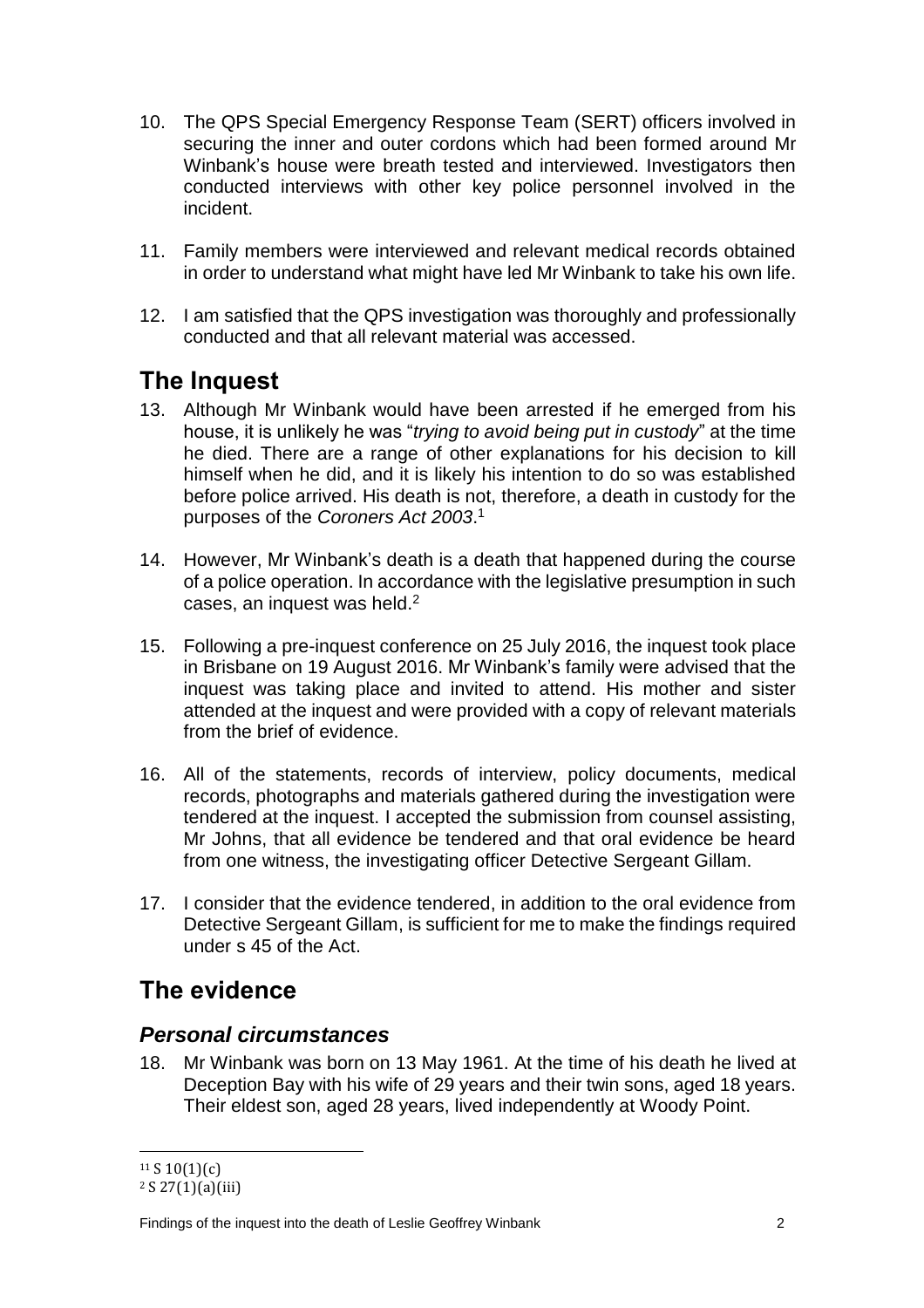- 19. Mr Winbank's wife told investigators that there had been longstanding problems in their relationship, which had recently deteriorated further. Although residing together they had lived largely separate lives. She had returned home the day before Mr Winbank's death after staying with her mother for a week, and was planning to leave again to a place of her own.
- 20. Mr Winbank had been in poor health for many years due to a disc prolapse of 20 years duration and, more recently, testicular and prostate cancer. He underwent a radical prostatectomy in 2012. This had left him unable to work and he suffered chronic severe disabling pain. He was in receipt of a disability pension.
- 21. Mr Winbank was regularly seeing a psychiatrist and taking prescribed pain relief medication, including Endone and Targin, which he supplemented with cannabis use several times each day. $^3$
- 22. Medical records show that Mr Winbank's treating psychiatrist thought it likely that he was suffering from ADHD but queried whether he was depressed. He was taking Endep and Ritalin for those conditions. However, there is no indication from these records or from interviews with family members that he had expressed thoughts of suicide or self-harm. He had disclosed that his father was a Vietnam veteran who was violent and unpredictable, and had taken his own life. 4
- 23. Tragically, some members of Mr Winbank's family were caught up in the events leading to his death. This will have undoubtedly exacerbated the distress of losing their loved one. I extend my condolences to them.

#### <span id="page-4-0"></span>*The morning of 30 November 2014*

- 24. Mr Winbank's wife woke on the morning of 30 November 2014 to find her husband making a cup of tea in the kitchen. Their 18 year old son, Keane, was also at the home with his girlfriend.
- 25. Mrs Winbank found a \$20 note on the floor, picked it up and asked why it was there. Mr Winbank replied that she could "*stick it up her arse*". This response was a little surprising given there had been no conflict that morning or the previous evening.
- 26. After making her breakfast, Mrs Winbank returned to her room. She told investigating police that five minutes later Mr Winbank entered her bedroom. He pointed a gun at her and demanded the return of the \$20 note in an angry fashion before pointing the gun at his own head and threatening to shoot himself. Mr Winbank began to talk in a rambling manner about various complaints. A short time later Mrs Winbank heard plates being smashed at the end of the hall.

 $\overline{\phantom{a}}$ <sup>3</sup> Exhibit D4

<sup>4</sup> Exhibit D2

Findings of the inquest into the death of Leslie Geoffrey Winbank 3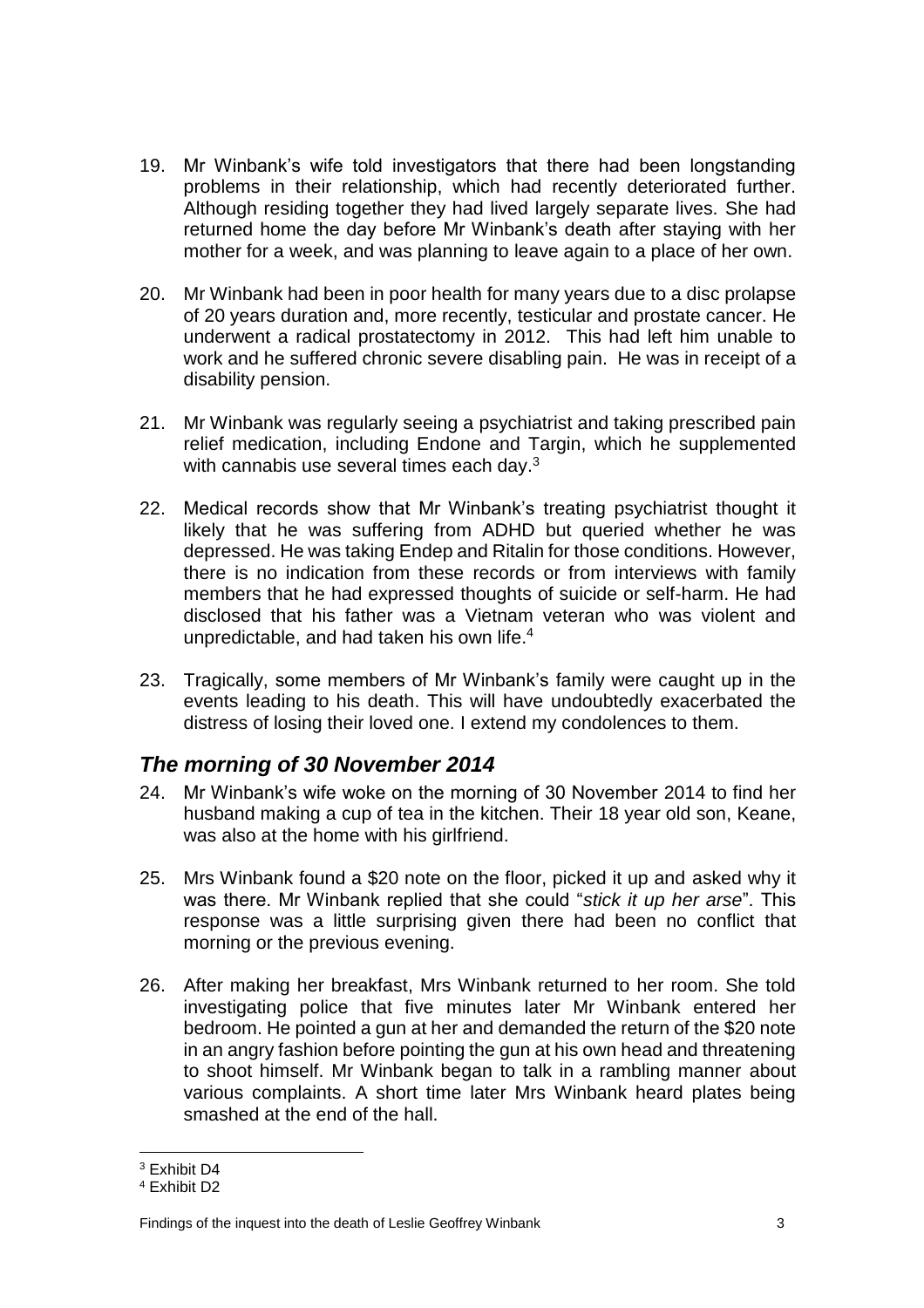- 27. Keane heard the commotion and joined Mrs Winbank, together with his girlfriend. They called Michael, the eldest of the couple's children and explained to him what had occurred. Michael then contacted police.
- 28. QPS communications records show that they were contacted by Michael at 7:34am. A recording of the ensuing conversation was tendered at the inquest. Michael can be heard telling police that his mother, brother and brother's girlfriend were hiding in a bedroom of the Winbank residence at Deception Bay. Michael advised police in the conversation that Les Winbank was "*going off*", was armed with a hand gun and was smashing property.
- 29. Police from Deception Bay were initially tasked with the job. Units from Redcliffe, Caboolture and Burpengary also responded. All units were advised not to approach the property. A nearby corner was designated as a staging point and the officers assembled there, awaiting further direction.

#### <span id="page-5-0"></span>*Police arrive*

- 30. A temporary forward command post was established at the site of the initial rendezvous and officers were directed to form an inner cordon around the Winbank property.
- 31. At 8:06am Mr Winbank made contact with police communications by telephone and had a lengthy conversation with the call taker. Mr Winbank told police that he was still armed with a handgun and that the others in the house were in a bedroom. Mr Winbank told police he was in constant pain and had no quality of life. After disclosing his address he said "I think I want to finish it".
- 32. Mr Winbank told the call taker that he had a gun in his hand which was loaded. He said that his plan was to use the gun because it was "time to move on". He also said that he was aware of movement in his yard and that he would shoot any police officer who came into the home. This information was passed on to the police crews at the scene via radio.
- 33. During this conversation the police communications operator also obtained details of Mr Winbank's treating psychiatrist, Dr Howard Granger. At 8:39am a message was left for Dr Granger at the Pine Rivers Private Hospital.
- 34. The conversation between police communications and Mr Winbank continued. At 9:03am Mr Winbank told the operator he was vomiting as a result of taking too many painkillers. Mr Winbank asked to speak to Dr Granger who had, by this time, made contact with police. A short time later police called Mr Winbank and attempted to connect Dr Granger. However, the connection failed. A further attempt was made, but for unexplained reasons, Mr Winbank then declined to speak to Dr Granger.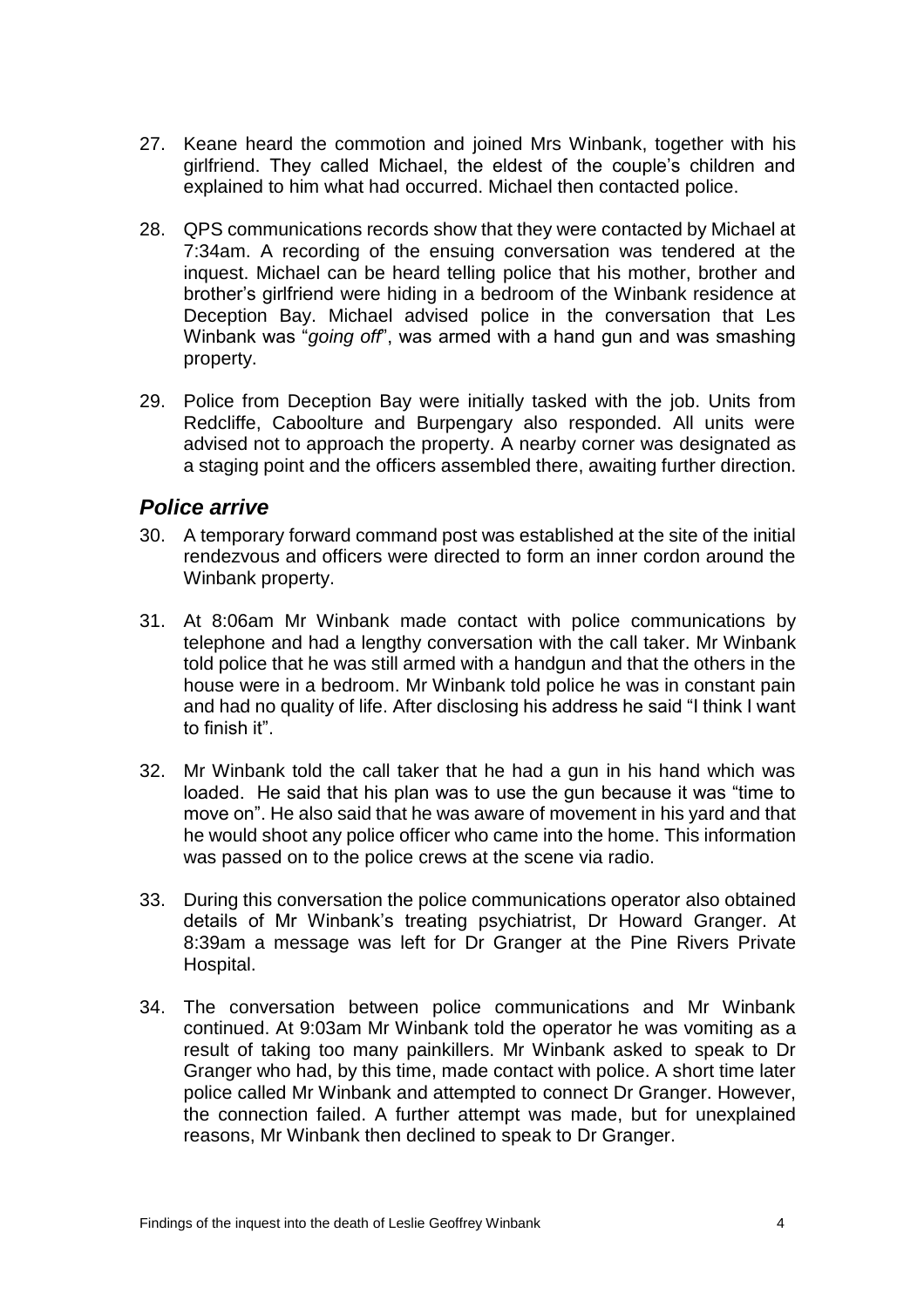- 35. At 9:36am, Mr Winbank advised police that the other occupants of the house could leave. When police spoke with Mrs Winbank she was understandably reluctant to leave in circumstances where she would need to walk past her husband who was still armed.
- 36. At 9:58am during the phone call between the QPS call taker and Mr Winbank, arrangements were made for the other occupants to leave the house in a way in which they felt safe. At 10:03am Mrs Winbank, Keane and his girlfriend left the house without incident. Mr Winbank had agreed to place his rifle in a cupboard while this took place. He said at this time that he wanted his family to leave the house. He would then go with the police and it "would be start of his recovery".
- 37. Mr Winbank was then transferred to police negotiators who continued to speak with him until 10:25am, when contact was lost. The negotiators were able to contact Mr Winbank again at 10:43am at which time it became apparent that the home phone handset was low on power. Mr Winbank told police that he would try to charge the handset so their conversation could continue. Mr Winbank was speaking openly with negotiators, his stress levels were low and he appeared calm. A basic surrender plan was discussed with him at this time.
- 38. At 11:06am the Police Forward Commander, Acting Inspector David Crawford-Raby, declared an emergency situation pursuant to the *Public Safety Preservation Act 1986*.
- 39. At 12:56pm the last conversation took place between police and Mr Winbank. Shortly before this he had indicated to negotiators that he would 'be out in a minute'. Detective Gillam told the inquest that there was nothing particularly noteworthy about the last conversation and that it appeared to end due to a further loss of power to the handset being used by Mr Winbank. Further attempts to call the line were unsuccessful. Police then attempted to contact Mr Winbank using a long range audio device but there was no response. A short time later it was decided to request SERT attendance because of the lack of any response from Mr Winbank.
- 40. At 3:35pm SERT officers arrived at the scene and were briefed by the Police Forward Commander. The SERT officers took over the cordons from general duties officers. The objective of the SERT deployment was to contain the situation and provide a safe platform for negotiations with Mr Winbank.
- 41. An emergency action plan and surrender plan were approved and endeavours made to communicate the latter to Mr Winbank. By 6:35pm there had been no further contact from Mr Winbank. SERT officers then deployed a tactical entry 'robot' to the front of the house in an effort to gain vision of the inside. Although the robot was able to enter the front door it became stuck between the door and a sofa and could not be manoeuvred into the house.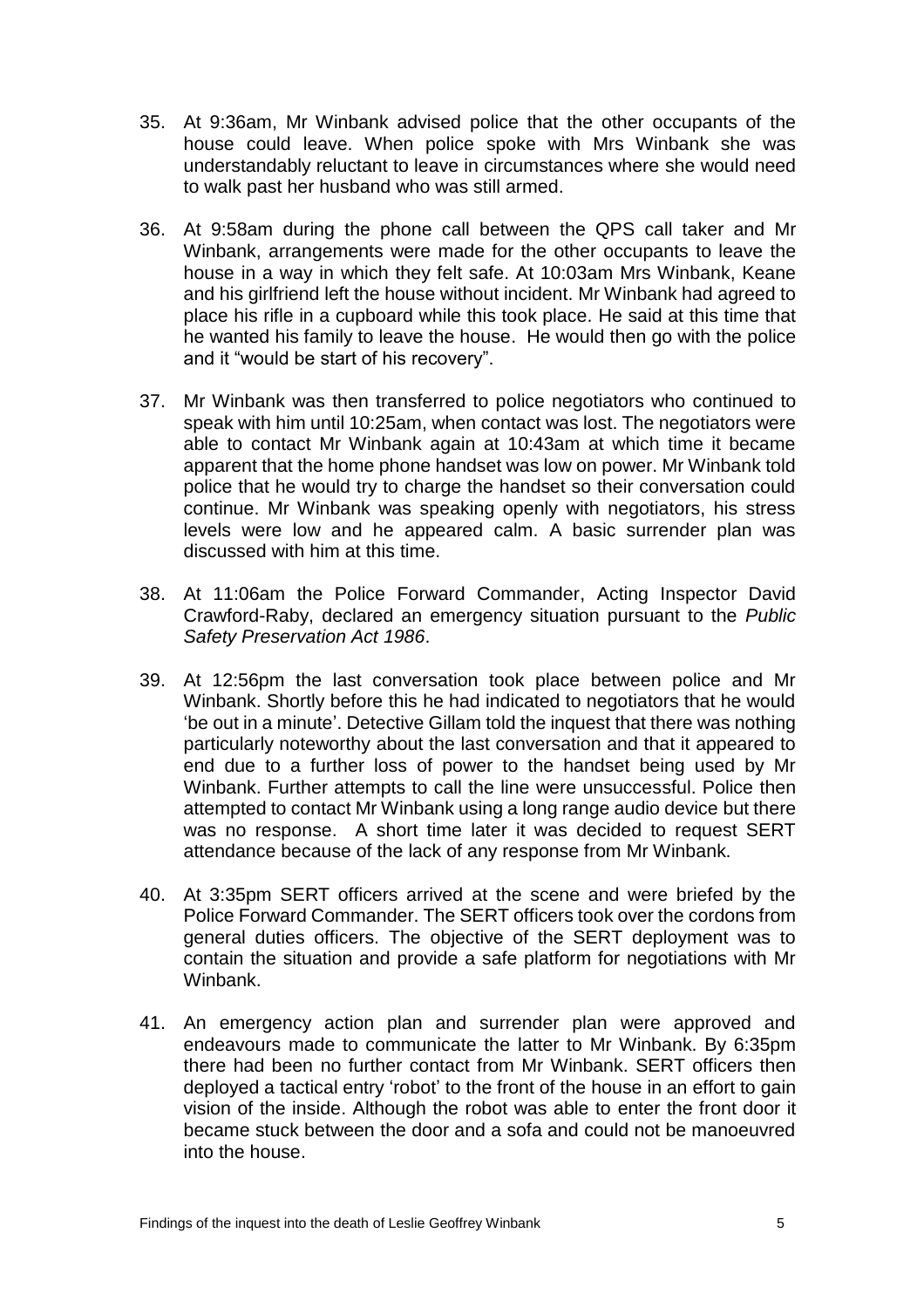- 42. The loud entry of the robot failed to elicit a response from Mr Winbank. Consequently, at 7:13pm three SERT officers were directed to approach the house and deploy a smaller robot on to the front veranda. As with the first robot this was intended to provide camera footage of the interior of the house. As the officers approached the front veranda they caught a glimpse of Mr Winbank's legs, which were motionless. The officers called to Mr Winbank and entered the house after receiving no response.
- 43. The officers found Mr Winbank laying on the ground beside a firearm with an obvious and significant wound to his head. Queensland Ambulance Service officers who were already at the scene immediately attended to Mr Winbank. Unfortunately, there was no treatment that could usefully be provided and he was declared deceased.

#### <span id="page-7-0"></span>*Autopsy results*

- 44. Experienced forensic pathologist, Dr Philip Storey, conducted a full internal autopsy examination on 2 December 2014. A CT scan was performed and samples were taken for histological and toxicological examination. Dr Storey had the benefit of these results when compiling his report, which was tendered at the inquest.
- 45. The toxicology results showed expected levels of several prescribed medications along with a high level (within the "low toxic range") of the pain relieving medication Oxycodone. No alcohol was detected though cannabis use was.
- 46. In his report Dr Storey commented:

*This man has died as a result of a fatal gunshot wound to the head with a contact entry wound at the right side of the head and an exit wound at the left…This was an immediate life threatening injury.*

*It is possible that he has acutely taken several oxycodone/naloxone tablets prior to death. The oxycodone level, whilst high, may have been tolerated by someone who was taking the drug on a regular basis.*

- 47. Dr Storey issued an autopsy certificate listing the cause of death as:
	- 1(a) Gunshot wound to head.

#### <span id="page-7-1"></span>*Investigation findings*

*.*

48. Footage downloaded from the digital camera found near Mr Winbank's body depicted him holding the weapon found at the scene to his head on several occasions. It is apparent from this footage that it was filmed in the hours prior to Mr Winbank's death. The footage does not depict the discharge of the weapon.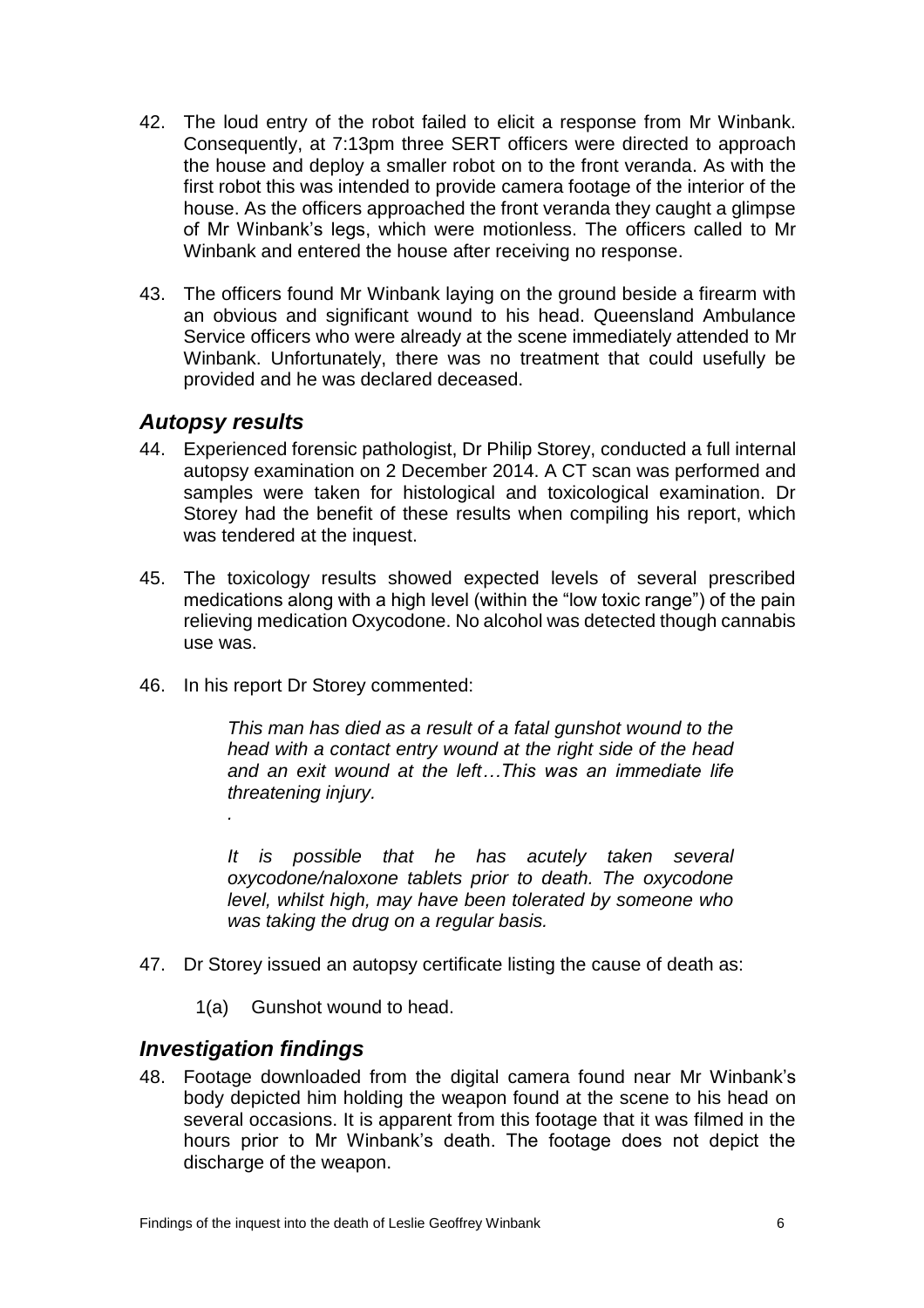- 49. An examination of the weapon found beside Mr Winbank showed it to be an altered and shortened Slazenger bolt action rifle. A ballistics officer conducted testing which found the discharged shell casing located at the scene was discharged by this weapon. The fragmentation of the projectile meant that it could not be compared to a sample projectile fired by the ballistics officer from the same weapon. However, the copper wash coating on the projectile found in the body of Mr Winbank is found exclusively in .22 calibre rim-fire projectiles; the type fired by the weapon found at the scene.
- 50. The serial number on the weapon was not recorded in the QPS database. Tests showed that it had a normal trigger pressure and was not susceptible to accidental discharge.
- 51. None of the SERT officers involved in the incident tested positive for alcohol when breath tested.
- 52. None of those present at the scene heard any noise which might point to the timing of the gunshot which killed Mr Winbank. This is unsurprising, having regard to the calibre of the weapon. The timing of the gunshot can, at best, be narrowed to the period between 12:56pm when police last spoke to Mr Winbank and 7:13pm when SERT officers approached the house.

### <span id="page-8-0"></span>**Conclusions**

- 53. I am satisfied that no person other than Mr Winbank was involved in his death.
- 54. I am satisfied that the police officers and civilian call takers who responded to calls for assistance from Mr Winbank and his family, and later engaged with Mr Winbank at length, acted professionally and appropriately and adhered to QPS procedures.
- 55. It was apparent from Mr Winbank's initial call to 000 on the morning of his death that he had formed an intention to end his life on that day because he felt his quality of life was diminishing because of his ongoing physical ailments and the end of his relationship. Unfortunately, efforts to connect Mr Winbank with his treating psychiatrist at the time were unsuccessful.
- 56. I am satisfied that the actions and decisions made by the police officers who attended at the scene in the lead up to Mr Winbank's death were appropriate and timely. The attending QPS officers could not have reasonably prevented Mr Winbank's death.
- 57. QPS officers acted to ensure the scene was contained and neighbouring persons were safe in accordance with the relevant QPS policies. After Mr Winbank's family left the house safely, QPS officers continued efforts to negotiate with him until it became apparent he had taken his own life. As the rifle made little noise upon discharge, they were not aware that Mr Winbank had taken his life, which likely happened soon after his final communication with police negotiators.